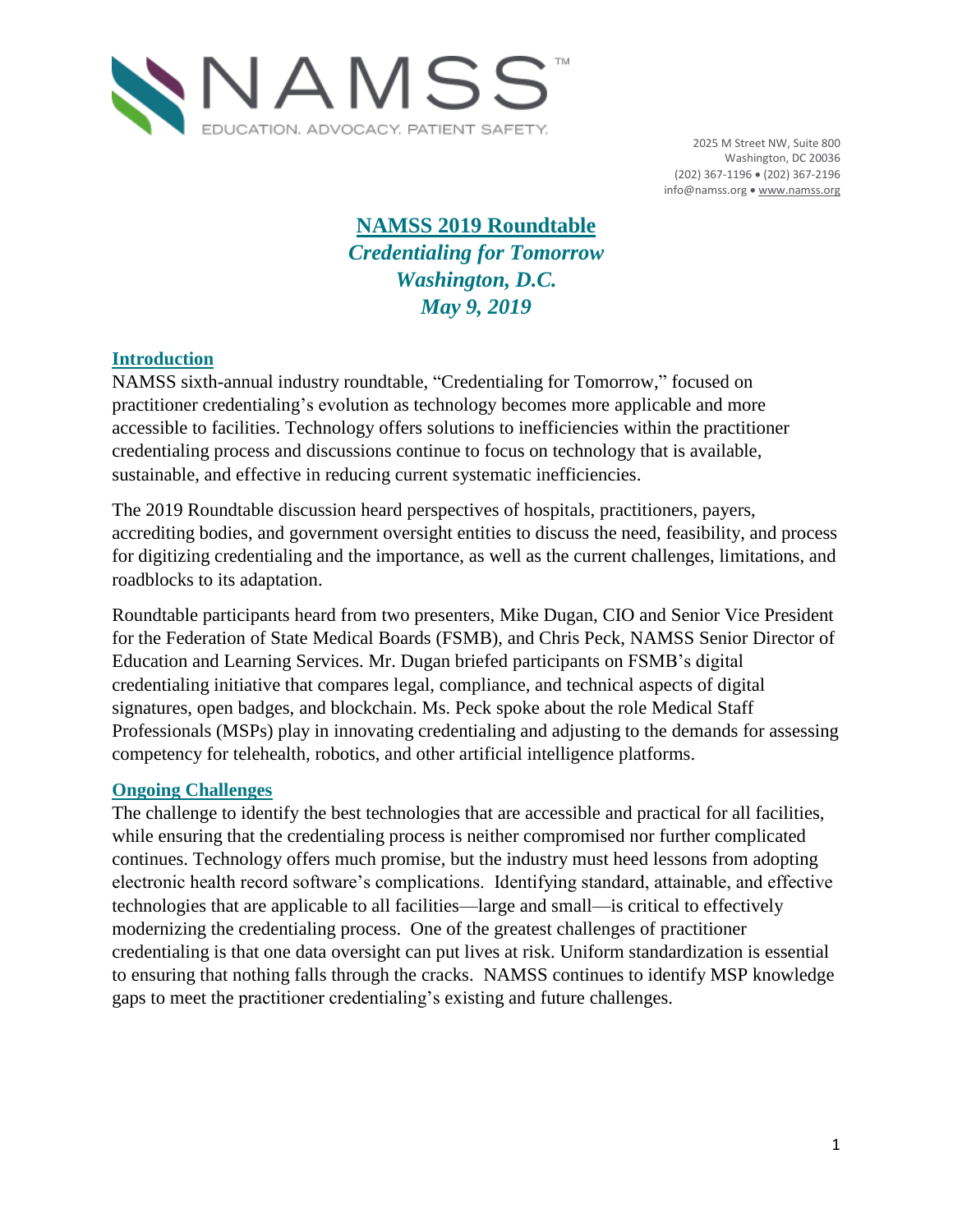#### **New Challenges**

While the practitioner credentialing process cannot change overnight, the industry must become nimbler so it can proactively identify and address industry changes that affect practitioner practice and competencies. As the industry moves toward automation and technology, it also must address how credentialing will change as new technologies become embedded into clinical practice. Establishing and standardizing best practices for assessing competencies and ensuring patient safety for new procedures and technologies create gaps in the credentialing process that put both patients and facilities at risk.

MSPs are at the forefront of the credentialing process and their role will continue to evolve as credentialing becomes more digitized and streamlined. MSPs experience credentialing inefficiencies first-hand and are best equipped to identify and implement technologies and practices that will streamline and improve the practitioner credentialing.

Without insitutions' investment in credentialing technologies and adequate education and training for MSPs, the process will only grow more expensive, inefficient, and ineffective. As the advanced-practice provider role continues to increase, more facilities will need to credential these practitioners, adding additional strain on the practitioner credendialing process.

#### **2019 NAMSS Roundtable Participiants**

NAMSS would like to thank the following industry partners for participating in this year's Roundtable:

- American Association of Nurse Practitioners (AANP)
- American Academy of PAs (AAPA)
- American Board of Medical Specialties (ABMS)
- Accreditation Council for Graduate Medical Education (ACGME)
- American Hospital Association (AHA)
- America Medical Association Organized Medical Staff Section (AMA-OMSS)
- Blue Cross Blue Shield Association (BCBSA)
- Centers for Medicare & Medicaid Services (CMS)
- Council for Affordable Quality Healthcare (CAQH)
- Det Norske Veritas (DNV)
- Educational Council for Foreign Medical Graduates (ECFMG)
- Federal of State and Medical Boards (FSMB)
- Healthcare Facilities Accreditation Program (HFAP)
- Medical Group Management Association (MGMA)
- National Committee for Quality Assurance (NCQA)
- National Practitioner Databank (NPDB)
- The Joint Commission (TJC)
- Utilization Management Accreditation Commission (URAC)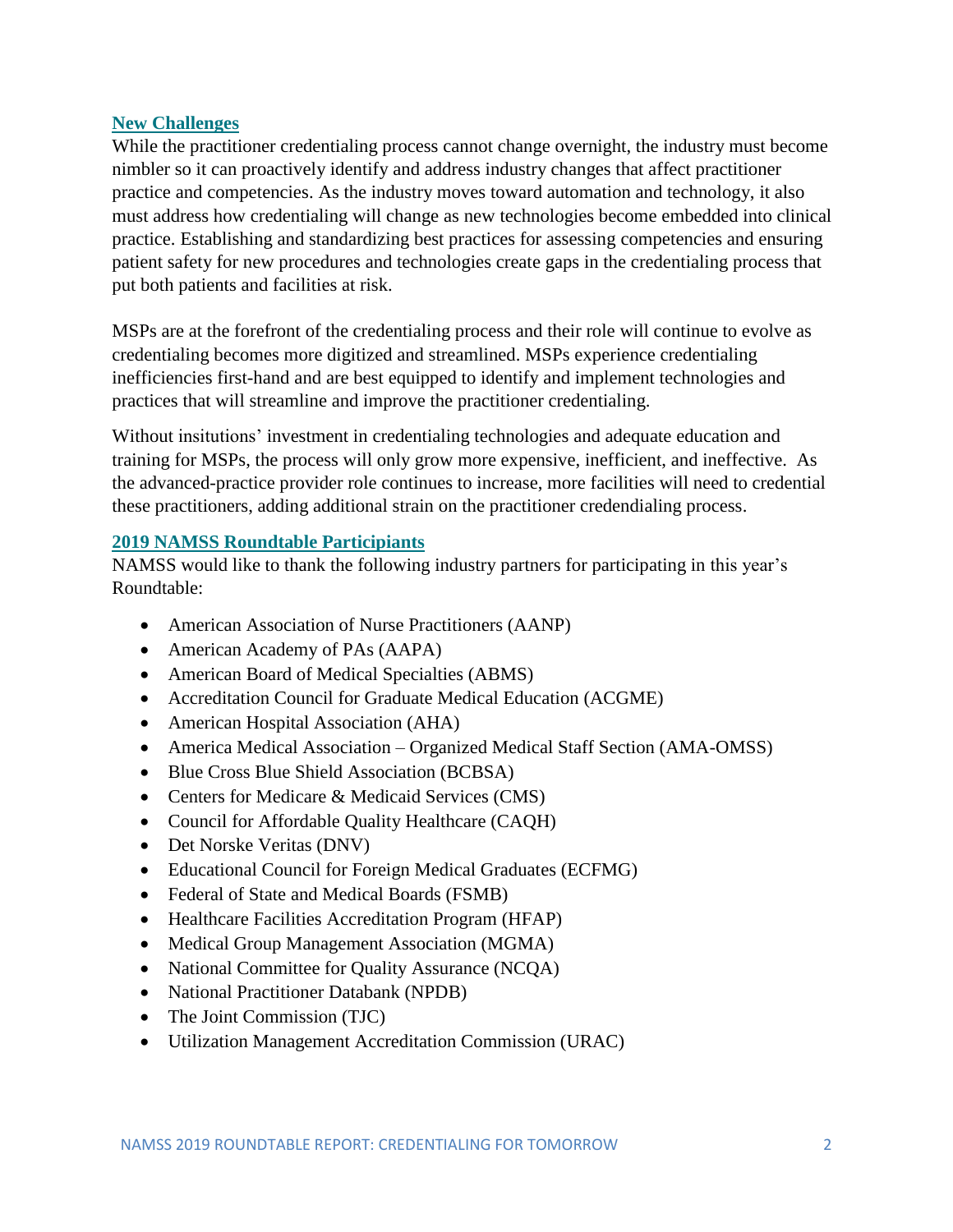### **NAMSS Roundtable Background**

In 2014, NAMSS began its Roundtable Series to introduce and discuss standards for credentialing independent practitioners. This resulted in NAMSS releasing the Ideal Credentialing Standards, a list of 13 best-practice criteria for credentialing an initial practitioner applicant. NAMSS followed up in 2015 with a roundtable that focused on payer credentialing and introduced essential common elements for payer credentialing. In 2016, the roundtable focused on standardizing graduate medical education training verifications, which resulted in releasing the Verification of Graduate Medical Education Training (VGMET) form, in partnership with NAMSS, the AHA, ACGME, and the Organization of Program Director Associations (OPDA).

The 2017 NAMSS Roundtable focused on blockchain technology, a potentially transformative technology that could have significant affect the practitioner credentialing process. NAMSS invited Hashed Health, a blockchain healthcare technology consortium, to brief participants on the blockchain technologies' potential role in practitioner credentialing. Participants discussed blockchain role and how an established governance structure is critical as credentialing applications continue to evolve.

The NAMSS Roundtable series continued to delve into technology innovations in 2018 with a focused discussion on digitizing credentialing. The participants first heard presentations from two organizations developing technology for credentialing: the Professional Credentials Exchange, created in partnership with Hashed Health, and Paradigm, Inc. These groups presented on how technology could improve the credentialing process and how facilities could adopt existing platforms, such as blockchain and digital verification platforms.

#### **2019 Roundtable Discussion**

The NAMSS 2019 Roundtable continued the conversation about the steps that the industry needs to take today to prepare credentialing for tomorrow's needs. Participants then engaged in a wideranging discussion about the benefits and potential pitfalls for adopting digital credentialing technology. Roundtable discussion facilitator, Susan DuBois, guided the conversation with the following questions:

- What credentialing initiatives are your organizations pursuing?
- What are the major pain-points within the credentialing process?
- Does credentialing need to change along with the changing landscape in delivering healthcare (e.g. using robotics and artificial intelligence; new and different service sites)?

The discussion centered upon several themes:

- Enrollment quality standards vary by facility, creating quality gaps and credentialing inconsistencies.
- Credentialing a practitioner takes too long, is administratively burdensome, and too redundant.
- Too many verification processes and forms exist.